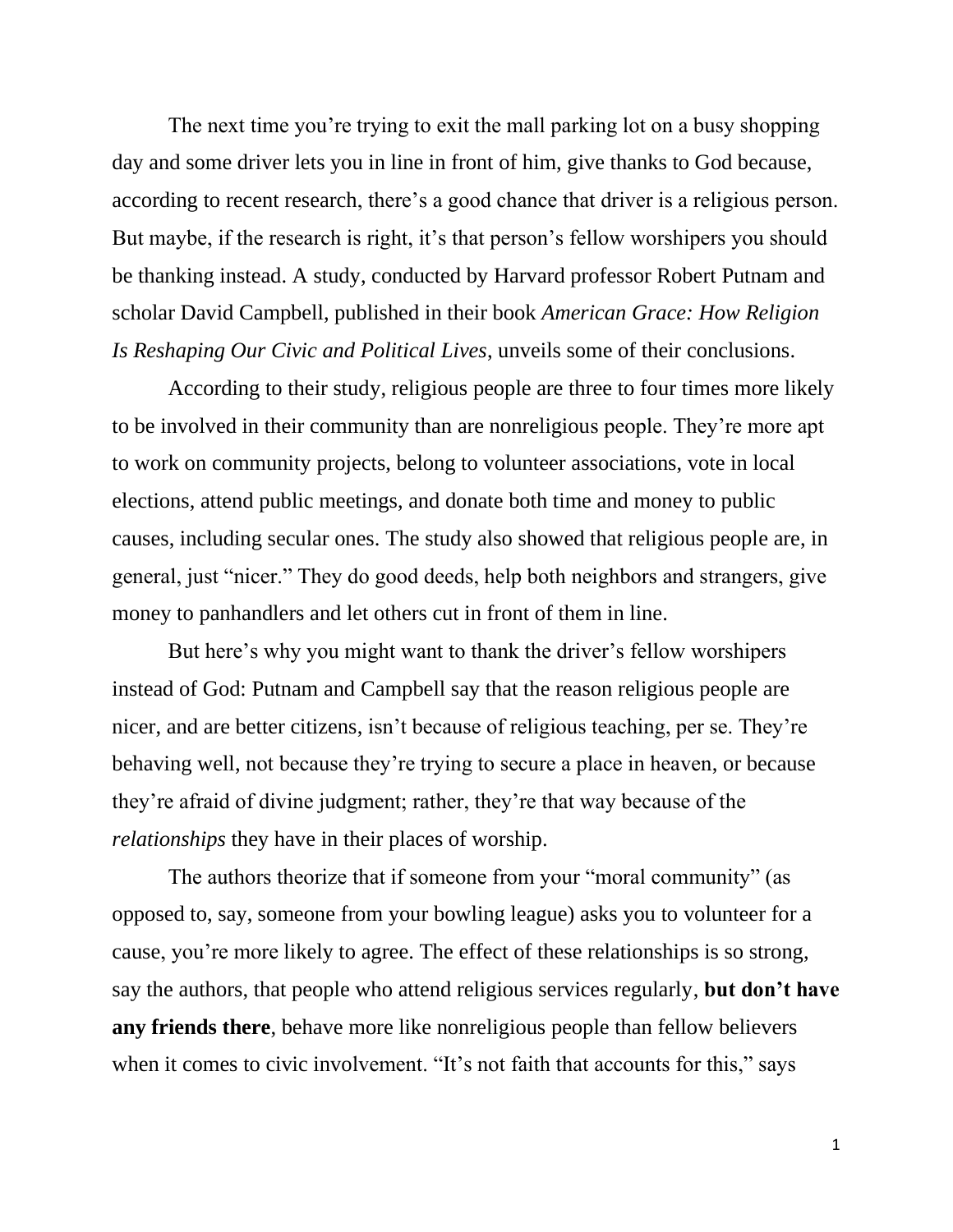Putnam. "It's faith communities." And faith-community relationships are so powerful that the authors have dubbed them "supercharged friends."

Our first reading this morning from Acts is a case in point. The action takes place in Philippi, where Paul and Silas are tossed in the slammer on phony charges of "disturbing the city" and "advocating customs that aren't lawful for Romans to adopt or observe." And before being thrown in jail, the pair are stripped and beaten with rods. All of this because Paul called a demon to come out of a slave girl, thereby depriving her owners of the income they received from her fortune-telling.

As we explore the story we note that this trouble happens to Paul *and* Silas, and that they go through it together. We suspect that while the whole affair must have been painful and terrible, the companionship, and goals held in common by the two missionaries, must have also made it somewhat easier to bear. In fact, our narrative today suggests this very thing, for after Paul and Silas are flogged and put into the dungeon in stocks; they pray together and sing hymns together. Theirs was a supercharged friendship if ever there was one.

Actually, although the New Testament gives us quite a bit of information about Paul, and some about Silas, we don't have a clear picture of what relationship the two might have had before they became companions on their journey. Acts 15 mentions Silas as a leader "among the brothers," which, in that context, means he was a member of the church in Jerusalem. In that setting, he would have known of Paul because Silas was one of those chosen by the Jerusalem church to carry a letter to other congregations offering the gospel message to the Gentiles. And that was a matter that Paul and his first missionary companion, Barnabas, brought before the council. But we have no idea whether Paul and Silas had any connection beyond that church council. It's unlikely they were golfing buddies.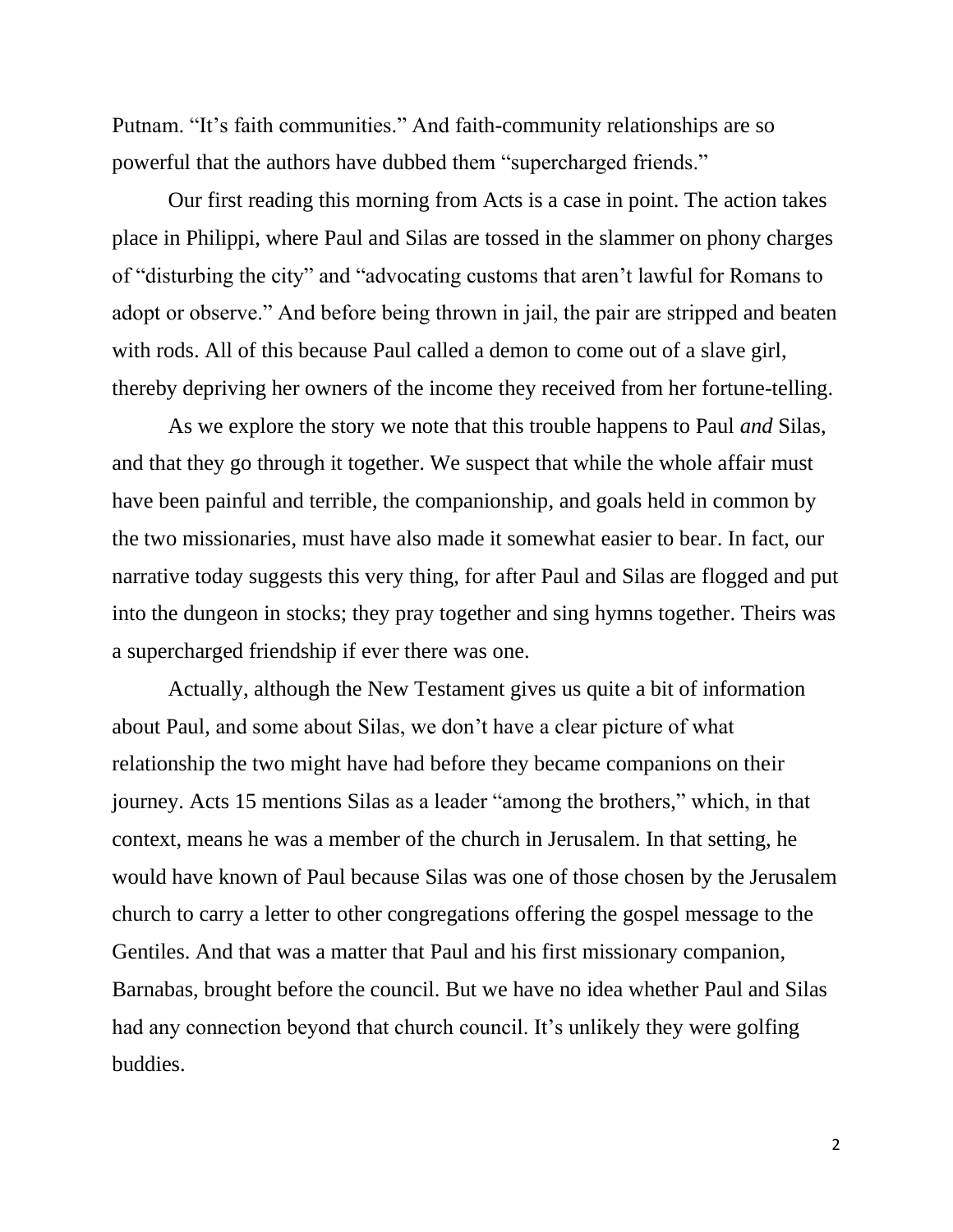Eventually, however, after Paul and Barnabas parted company, Paul, according to Acts, "chose Silas and set out." There has to be more to it than that, of course. At minimum, Paul had to have observed something in Silas that led him to think he would be a suitable companion and coworker. And Silas must have seen in Paul's invitation some idea that the two could work together and accomplish something they couldn't do singly.

Without Paul's invitation, we might wonder if Silas would have gone out to spread the gospel on his own. We have no indication that he had any such intentions. He likely went because Paul, a member of his "moral community," *asked* him to. And once Silas agreed, he admirably held onto his faith with Paul and the two of them kept their mutual commitment to Christ, even while in a stockade, a jail cell ffo.

All this suggests there's something to be gained from going to church that cannot be had by staying home and listening to a sermon on television, worshiping through a religious Internet site, or relying on private devotions alone. A congregation as a whole is a supercharged friendship where we draw forth good things from one another for the benefit of others.

There's one other phrase we shouldn't miss in the verse that tells us of Paul's selection of Silas. It says Paul set out with Silas, "the believers commending [Silas] to the grace of the Lord." In other words, the Jerusalem congregation was in full support of Silas' participation in the mission, and the members gave him their blessing. The pair accomplished a lot for the kingdom of God, and our reading gives us one example.

While in prison, Paul and Silas prayed and sang, an earthquake occurred, shaking the area so violently that the jail door sprung open, and all the prisoners' chains became unfastened. The jailer assumed the prisoners had escaped, and, expecting to be held responsible, was about to kill himself. But Paul stopped him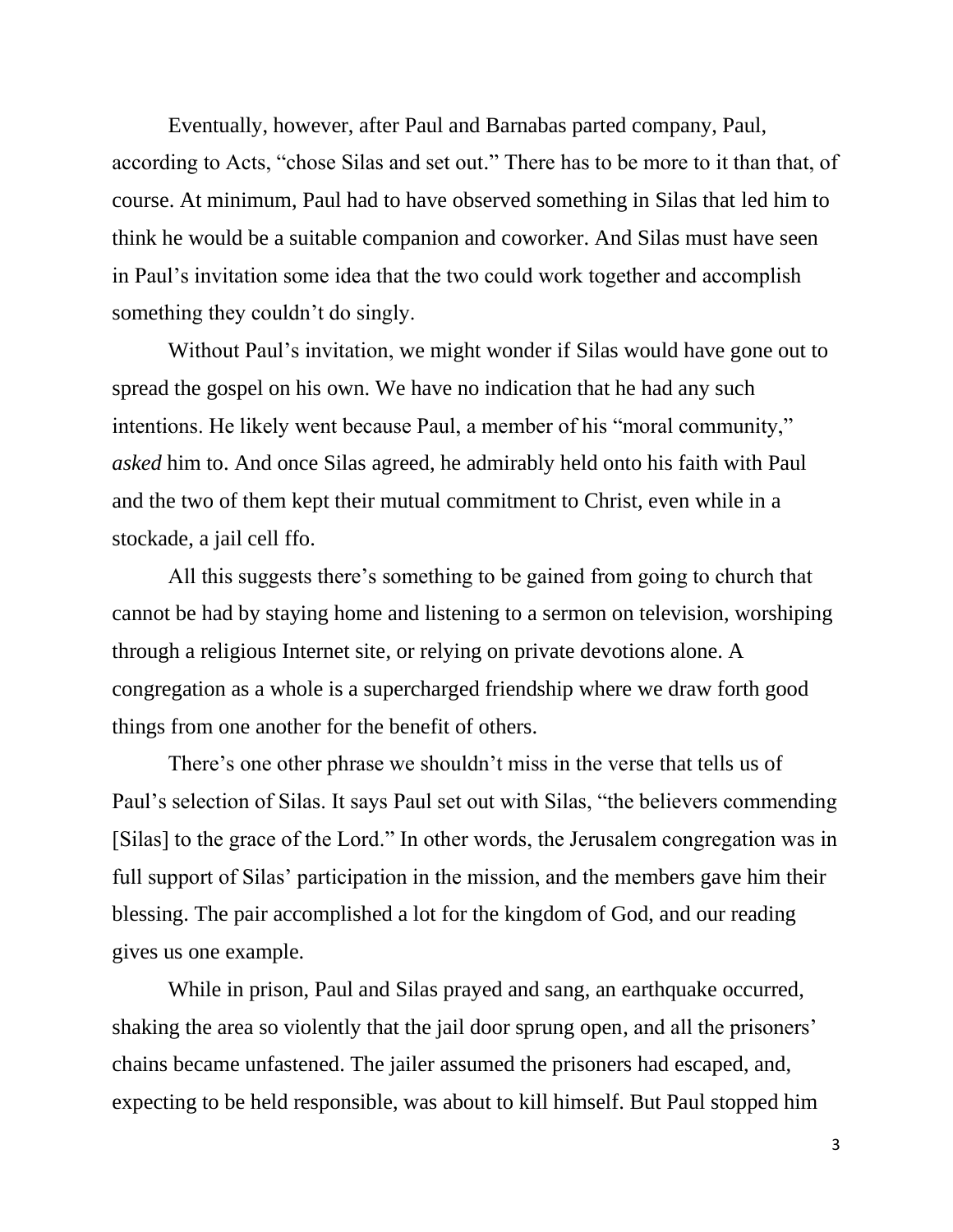by assuring him that everyone was present and accounted for. Recognizing that God's power was present in Paul and Silas, the jailer asked them what he needed to do in order to be saved. They told him, "Believe on the Lord Jesus, and you will be saved, you and your household." He did, and soon he and his "entire household rejoiced that he had become a believer in God." A whole family was blessed because of the faithfulness of Silas and Paul.

That most certainly falls in line with the results from Putnam and Campell's study! Religious people are good for their communities, for civic life, and for those around them. And part of the reason for this, is because they call forth good things from one another. In fact, it isn't that difficult to find stories of how supercharged friendships within congregations can accomplish great things. Here's one example that ended up involving two congregations:

Several years ago, First Presbyterian Church in Hollywood, Florida, sent a team of members to a leadership summit at Willow Creek Church near Chicago. There, they heard rock star and human-rights activist Bono challenge attendees to do something about the AIDS epidemic around the world. The team was inspired to find a way to do that. (In that context, Bono was a member of their larger moral community, and people were moved to act because he asked them to.)

Shortly after the leadership attendees returned home, someone noticed an article in the local paper about the spread of HIV in Haiti. The news was shared in the congregation, and some members began exploring what might be done there. As word began to spread, one church member who had friends who attended Temple Beth-El, a Jewish synagogue in town, asked the First Presbyterian pastor if he thought the church might be interested in teaming up with the synagogue for work in Haiti. So the pastor asked the rabbi, who asked his congregation, and a partnership was born. Yes, the two congregations were from different faiths, but in terms of their interests in the world, they belonged to the same moral community.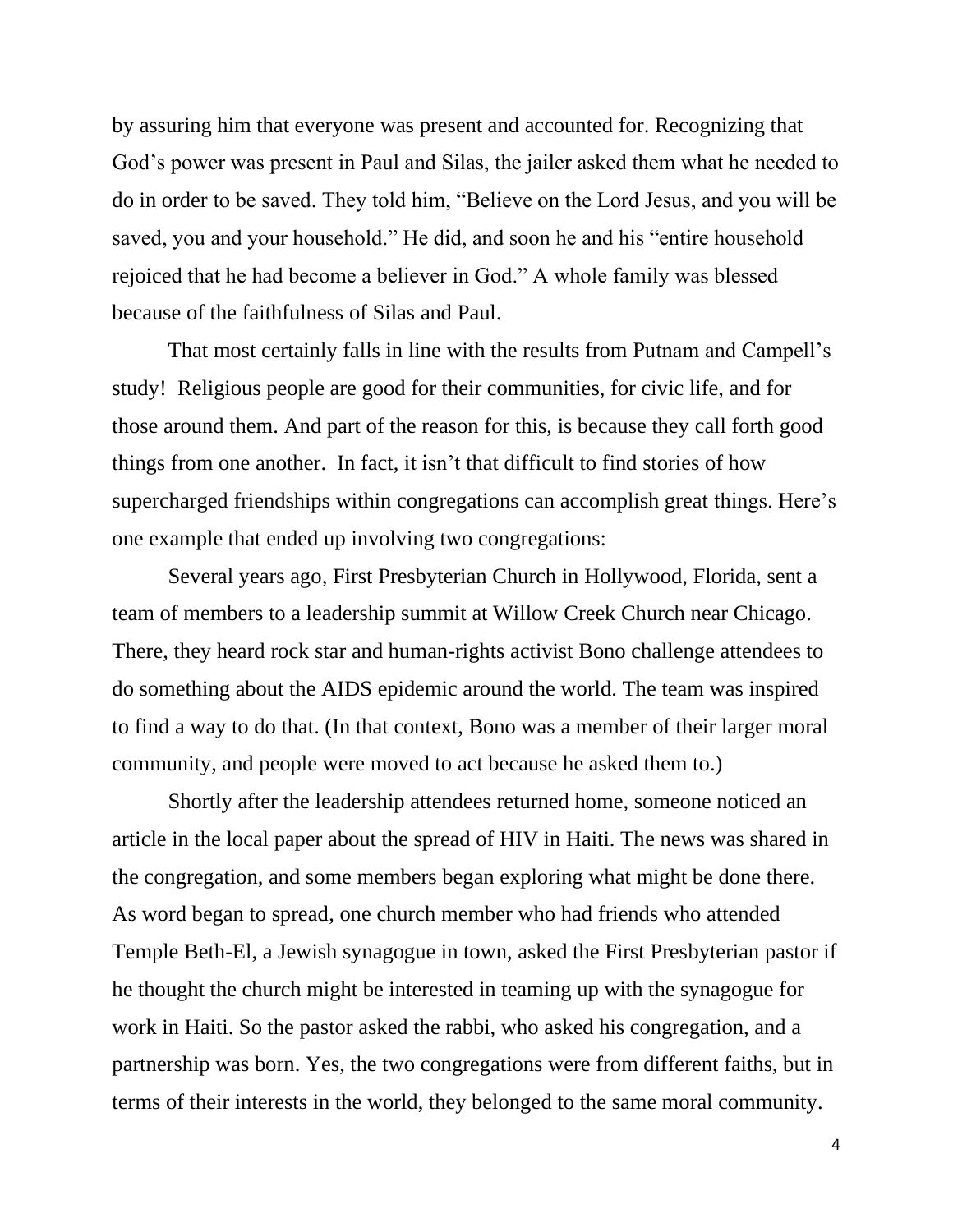Eventually, these partnered congregations learned through a nonprofit organization in Haitithat there was a need there for an orphanage for HIV-infected children, and they committed themselves to asking their respective congregations to make it happen. Dubbing their joint effort Hollywood CARES (Caribbean AIDS Relief Education and Support), the two congregations committed to raising \$24,000, which was enough to run an orphanage there for two years. When the contributions from members of both congregations were counted, they totaled nearly \$35,000, meaning they could fund almost three years of operations.

Of course, I'm certain that numerous Faith communities around the world can tell of similar good things that occurred because someone had a vision and asked others to help. In fact, our memorial garden hear at First Lutheran began because one person, a man by the name of Monty Bowman, was willing to share his dream and ask others for help! Which begs the question, can you think of other ministries here, or at other churches, that started with a single individual's dream?

And here's the bottom line for us today: The Body of Christ we belong to consists of countless congregations which provide us with moral communities, supercharged friendships. And in that regard, each of us who claim to be a disciple of Christ are a member of Christ's body and are bound together with countless others, as Jesus points out in today's Gospel. So, if you have a vision, and you help your fellow worshipers see it as well, perhaps you may find the help you need sitting in the pew right next to you.

Paul asked Silas, and because Silas said yes, the jailer was saved, his household was blessed and lots of other people heard the gospel as well. Some Florida Presbyterians asked their Jewish neighbors, and because both groups said yes, children in Haiti were snatched from death. Such things start with a vision, but they can move beyond that. Because when we make it a point, a priority, to worship side by side, our companions in the pew are more likely to say yes than